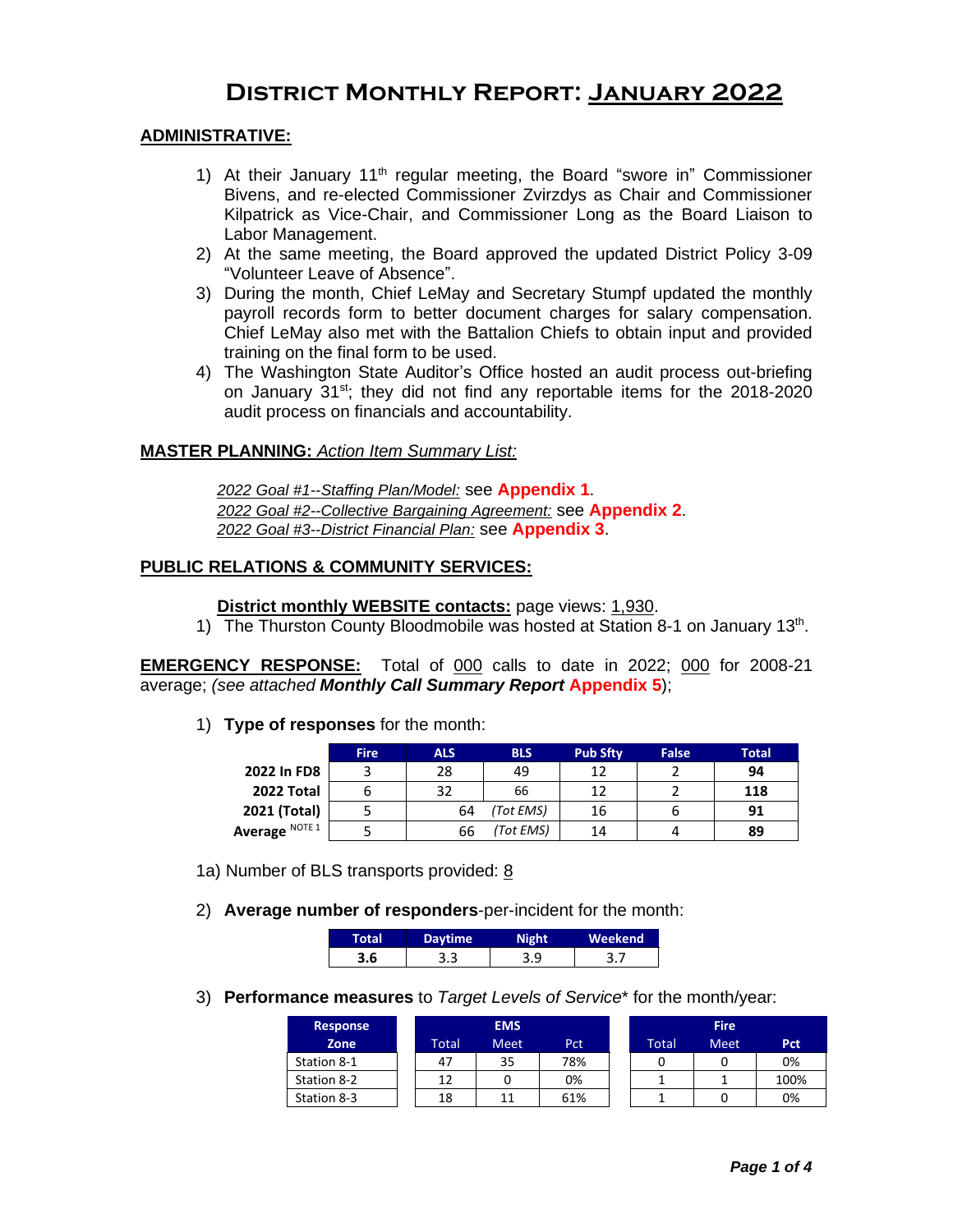| Average          |              | <b>EMS</b>  |            |  |              | <b>Fire</b> |            |  |  |
|------------------|--------------|-------------|------------|--|--------------|-------------|------------|--|--|
|                  | <b>Total</b> | <b>Meet</b> | <b>Pct</b> |  | <b>Total</b> | <b>Meet</b> | <b>Pct</b> |  |  |
| Avg 2022 To Date | 75.0         | 46.0        | 61%        |  | 2.0          | 1.0         | 50%        |  |  |
| Avg 2021         | 64.5         | 38.4        | 60%        |  | 2.3          | 2.3         | 97%        |  |  |
| Avg 08-21 NOTE 2 | 55.1         | 34.9        | 63%        |  | 3.4          | 2.5         | 73%        |  |  |

*\*KEY: EMS targets: minimum 2 responders on scene within 8 minutes Fire targets: minimum 4 responders on scene within 10 minutes Does not include false alarms, service calls, mutual aid outside District.*

*NOTE 1:Combination of pre-merger FD7 and FD8, for 2008-2021 (monthly average)*

*NOTE 2: Combination of pre-merger FD7 and FD8, average for 2008-2021*

### 4) **Delayed responses** for the month:

| FD <sub>8</sub> | <b>Date</b> | <b>Sta</b>      | <b>Time</b> | R/T   | <b>Incident Type</b>         | <b>Comments</b>                                           | <b>Platoon</b> |
|-----------------|-------------|-----------------|-------------|-------|------------------------------|-----------------------------------------------------------|----------------|
| 002             | 1 Jan 22    | 81L             | 09:36       | 16.18 | <b>ALS CPR</b>               | Concurrent call, E-34 responded                           | B              |
| 004             | 1 Jan 22    | 82A             | 19:57       | 18.17 | <b>ALS Chest Pain</b>        | Delay due to inclement weather conditions                 | B              |
| 009             | 3 Jan 22    | 82A             | 11:08       | 10.07 | <b>ALS Breathing Problem</b> | Delay due to inclement weather conditions                 | B              |
| 012             | 4 Jan 22    | 82C             | 06:13       |       | 15.33 BLS Fall               | Delay due to inclement weather conditions                 | C              |
| 013             | 4 Jan 22    | 83G             | 09:47       | 15.26 | <b>BLS Unk Med Prob</b>      | Delay due to inclement weather conditions                 | C              |
| 014             | 4 Jan 22    | 81L             | 15:48       |       | 12.19 ALS Hypothermic        | Delay due to inclement weather conditions                 | C              |
| 015             | 4 Jan 22    | 82A             | 16:07       |       | 12.36 BLSY Fall              | Delay due to inclement weather conditions                 | C              |
| 023             | 6 Jan 22    | 81A             | 15:08       | 10.22 | <b>ALS Chest Pain</b>        | Delay due to inclement weather conditions                 | C              |
| 024             | 6 Jan 22    | 82A             | 16:10       | 9.00  | <b>BLS Unk Med Prob</b>      | Delay due to inclement weather conditions                 | C              |
| 026             | 7 Jan 22    | 81 <sub>B</sub> | 22:58       | 14.07 | <b>ALS Sick Person</b>       | Acess to patient flooded, required additional effort      | C              |
| 035             | 8 Jan 22    | 81L             | 14:25       | 9.47  | <b>ALS CPR</b>               | 9-10 min travel time from Sta 8-1                         | C              |
| 038             | 9 Jan 22    | 82A             | 22:46       | 15.34 | <b>BLS CVA</b>               | 11-12 min travel time from Sta 8-1; delayed response      | A              |
| 042             | 11 Jan 22   | 82A             | 08:48       | 11.19 | <b>BLS CVA</b>               | 11-12 min travel time from Sta 8-1                        | A              |
| 074             | 20 Jan 22   | 81L             | 06:33       |       | 10.15 BLS Unconcious         | 10 min travel time from Sta 8-1                           | A              |
| 076             | 21 Jan 22   | 83E             | 14:20       | 12.42 | <b>BLSY Fall</b>             | Sta 8-3 not staffed; E-81 response                        | B              |
| 078             | 21 Jan 22   | 82C             | 19:57       |       | 11.13 BLSY Patient Assist    | 9-10 min travel time from Sta 8-1; non-emergency response | B              |
| 084             | 22 Jan 22   | 81E             | 21:26       | 10.09 | <b>ALS Heart Problem</b>     | Delay in response due to concurrent response              | C              |
| 092             | 25 Jan 22   | 82C             | 16:59       | 10.41 | <b>BLS Weakness</b>          | 9-10 min travel time from Sta 8-1; non-emergency response | A              |
| 094             | 26 Jan 22   | 82C             | 15:53       | 12.08 | <b>BLS Breathing Prob1</b>   | Concurrent call; delayed response (out of position)       | C              |
| 096             | 26 Jan 22   | 82C             | 19:20       | 9.25  | <b>ALS Unconcious</b>        | 9-10 min travel time from Sta 8-1                         | C              |
| 109             | 30 Jan 22   | 81E             | 00:18       | 9.33  | <b>ALS Chest Pain</b>        | Delayed turn-out; 7 min travel time from Sta 8-1          | A              |
| 120             | 31 Jan 22   | 83A             | 15:14       | 9.04  | <b>BLS Fall</b>              | 7-8 min travel time from Sta 8-1; Sta 8-3 not staffed     | С              |

## **IR&R STAFFING LEVELS:** Staffing levels for the month:

|                 | <b>Staffing Targets by Position:</b>                  | <b>Station 8-1</b>                      | <b>Station 8-3</b> | <b>Note</b> |
|-----------------|-------------------------------------------------------|-----------------------------------------|--------------------|-------------|
|                 | Platoon A (Shifts 1, 3 & 8)                           | 100%                                    | 60%                |             |
| Engine          | Platoon B (Shifts 2,4 & 6)                            | 100%                                    | 68%                |             |
|                 | Platoon C (Shifts 5,7 & 9)                            | 100%                                    | 10%                |             |
|                 | Platoon A (Shifts 1, 3 & 8)                           | 0%                                      | 5%                 | B           |
| <b>Aid Unit</b> | Platoon B (Shifts 2,4 & 6)                            | 0%                                      | 0%                 | B           |
|                 | Platoon C (Shifts 5,7 & 9)                            | 5%                                      | 35%                | B           |
|                 | Battalion Chief on duty                               |                                         | A                  |             |
|                 | <b>Operations Support (Tenders)</b>                   | 85%<br>80%<br>D<br>60%<br>C<br>80%<br>C |                    |             |
| Sub-total       | <b>Station 8-3 (North Olympia) Staffing for Month</b> |                                         |                    |             |
| <b>Total</b>    | <b>District Wide Staffing for the Month:</b>          |                                         |                    |             |

#### *Notes:*

- *A) Does not include BC assigned as Company Officer if needed;*
- *B) Does not include cross-staffing from engine company if needed;*
- *C) Includes minimum target staffing of Aid Unit 83 at Station 8-3; and*
- *D) Operations Support Program staff for on-call Tender response.*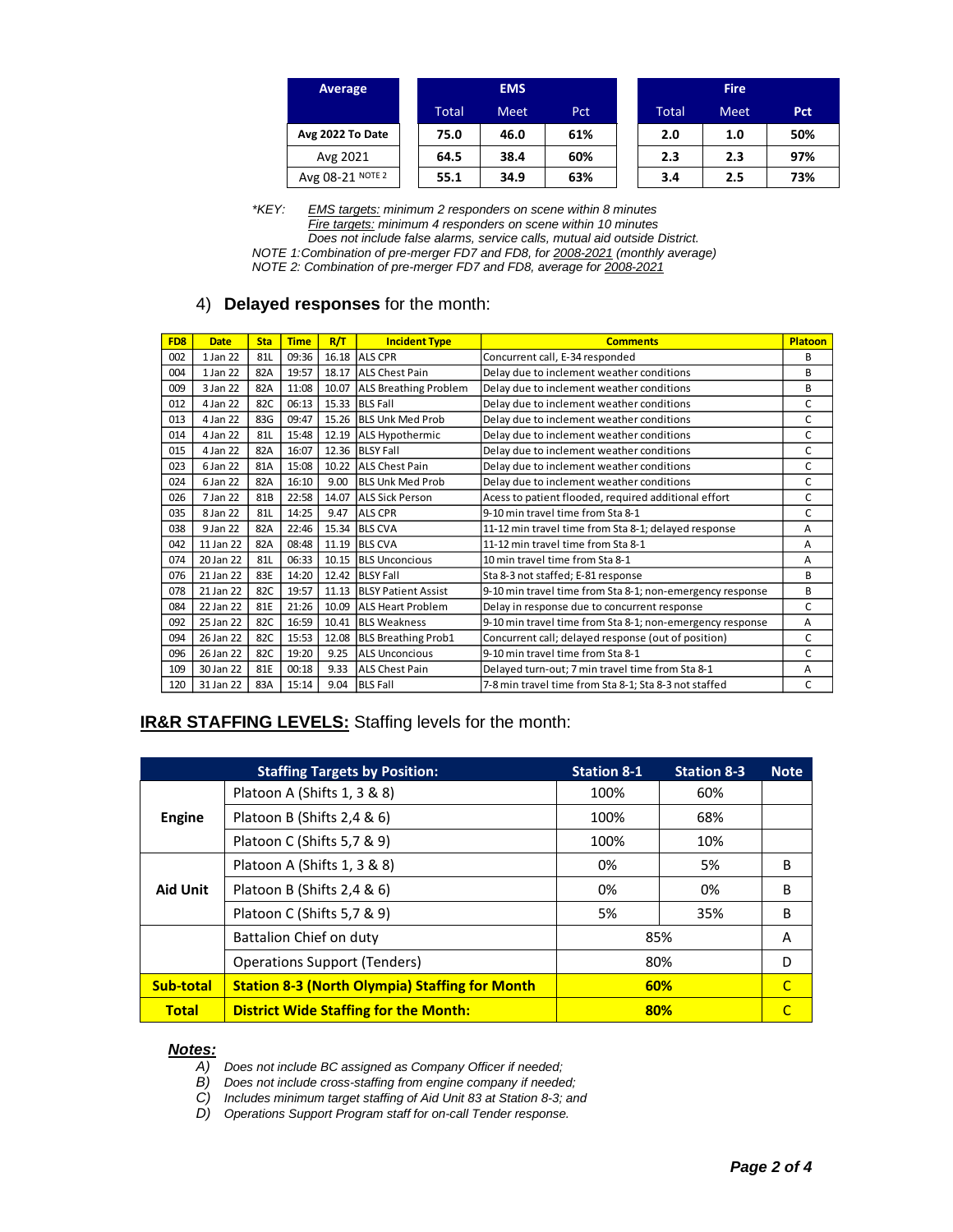### **PERSONNEL MANAGEMENT, SAFETY& TRAINING:**

- 1) 1<sup>St</sup> Quarter training topics:
	- District mapping testing
	- Ground ladders
	- Vehicle extrication
	- Driving Modules 1 and 2
- 2) 1<sup>st</sup> Quarter EMS & Medic-One OTEP:
	- ALS upgrades
	- **Adult CPR**
- 3) Leadership:
	- Officer development (competency training)
	- "Blue Card" & incident command (competency training)
	- Public education & prevention (competency training)
	- **Bloodborne pathogens**
- 4) Annual requirements:
	- **•** Driver's training
		- **Exerging 1** First-aid training & certification
		- Hazardous Materials operations
		- **E** Hazard Communications and Right-to-Know
		- Hearing protection
		- Heat & cold stress
		- Asbestos awareness
		- Lead awareness
		- **Portable fire extinguisher training**<br>• Respiratory protection equipment
		- Respiratory protection equipment knowledge testing
		- Self-Contained Breathing Apparatus fit testing
		- Technical rescue training
- 5) Other:
	- The District Operations Team met on January 6th
	- **•** The three new probationary career Firefighter-EMTs are undergoing apparatus driver-operator and EMS training

### **PERSONNEL MANAGEMENT, RELATIONS:**

- 1) Chiefs VanCamp, LeMay and Hall met on January 6<sup>th</sup> to review and update COVID-19 isolation and quarantine procedures.
- 2) On January  $25<sup>th</sup>$ , the Board received training from District legal counsel Dave Luxenberg on labor relations.
- 3) The Washington Fire Commissioners' Association hosted a Legislative session update webinar on January  $27<sup>th</sup>$ , which Board members and staff attended virtually.

### **EQUIPMENT & FACILITIES:**

- 1) Apparatus & Equipment:
	- a. Engine 82 (3131) was routinely serviced on January 11<sup>th</sup>.
	- b. On January  $27<sup>th</sup>$ , the new Engine 81 (3502) was sent the Pierce-Hughes for minor adjustments and servicing.
- 2) Facilities:
	- a. The emergency electrical generator at Station 8-1 experienced operating problems during the month, and with repair parts delayed, a portable generator was rented for the duration until repairs could be made (completed by the end of the month).
	- b. Electrical service meters for District facilities were upgraded by Puget Sound Energy during the month.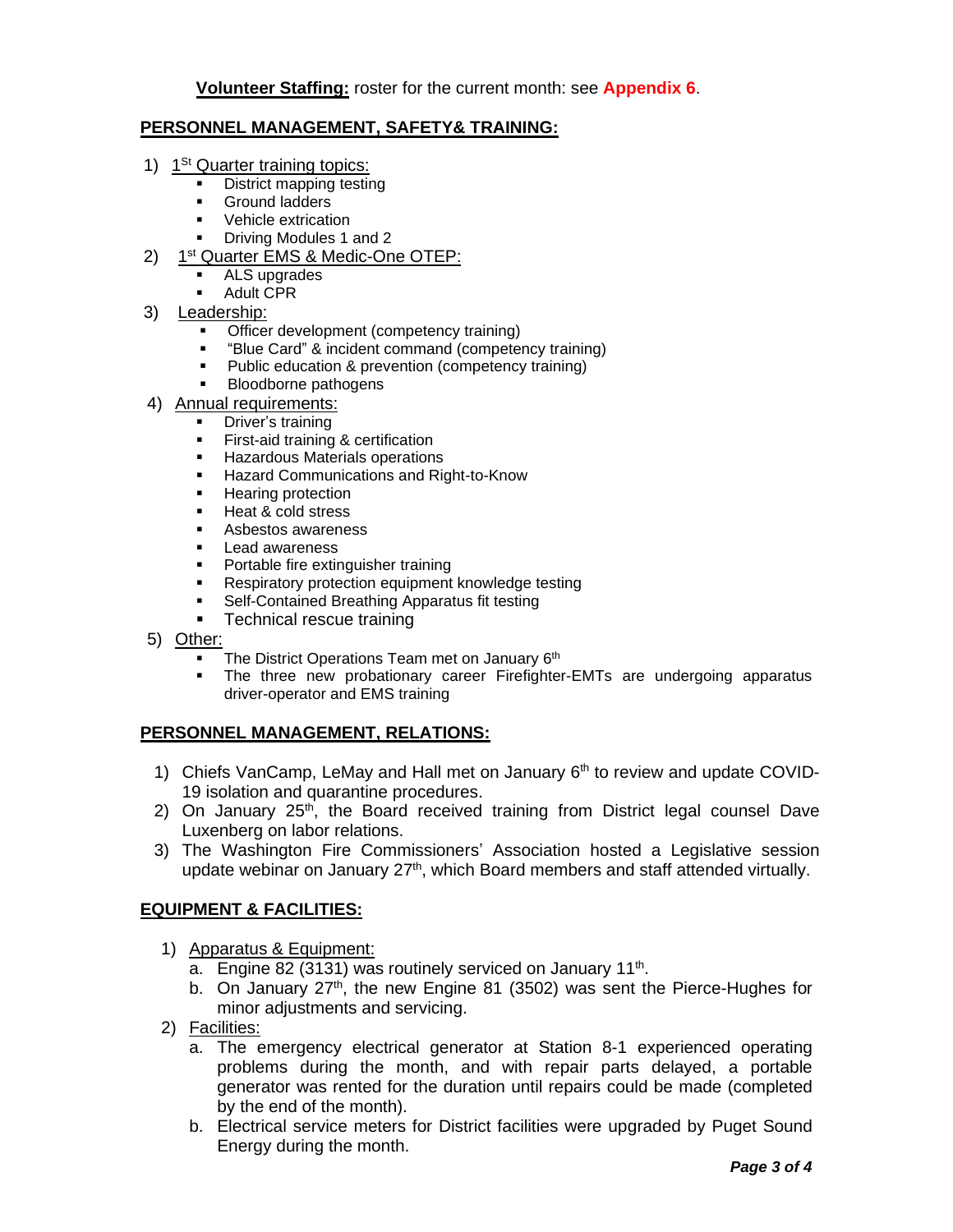c. On January 27<sup>th</sup>, regular maintenance was conducted on District facilities' HVAC systems.

| Cash<br><b>Balance</b> | <b>Fund 6680</b><br><b>Operations</b> | <b>Note</b> | <b>Fund 6681</b><br><b>CR&amp;R</b> | <b>Note</b> | <b>Fund 6683</b><br><b>Reserve</b> | <b>Fund 6685</b><br><b>Note</b><br><b>Cap Fac Proj</b> |             | <b>Note</b> |
|------------------------|---------------------------------------|-------------|-------------------------------------|-------------|------------------------------------|--------------------------------------------------------|-------------|-------------|
| Beg.                   | \$841,789                             |             | \$1,045,618                         |             | \$1,300,152                        |                                                        | \$2,405,538 |             |
| 1 Jan 22               |                                       |             |                                     |             |                                    |                                                        |             |             |
| Current                | \$479,172                             | 1,3,5       | \$1,025,423                         | 1,3         | \$1,301,004                        | 1,3                                                    | \$2,407,082 | 1,3,4       |
| <b>Balance</b>         |                                       |             |                                     |             |                                    |                                                        |             | & 5         |
| <b>Budget</b>          | \$995,376                             | 2,3,4       | \$811,012                           | 2,3,4       | \$1,313,000                        | 2,3                                                    | \$1,322,038 | 2,3,4       |
| <b>End Bal</b>         |                                       | & 5         |                                     |             |                                    |                                                        |             | & 5         |

**FINANCIAL:** *(see also Budget Reports provided by the District Secretary).*

#### *Notes:*

- 1: As of 1 February 2022.
- 2: Estimates based upon preliminary tax revenue calculations & fully accounted expensed for remaining budget year.
- 3: Interest rates for current period: LGIP Pool: 1.74 %
	- TCIP Pool: 1.81 %.
- 4: Includes transfer of \$286,000 from Fund 6680 and \$345,500 from Fund 6685 into Fund 6681 (CR&R) in November 2022.
- 5. Include transfer of \$750,000 from Fund 6685 into Fund 6680 (Operations) in February 2022.

**Operating Cash Flow:** projected for the year: see **Appendix 7**.

**Operating Expenditures vs Budget: Appendix 7a**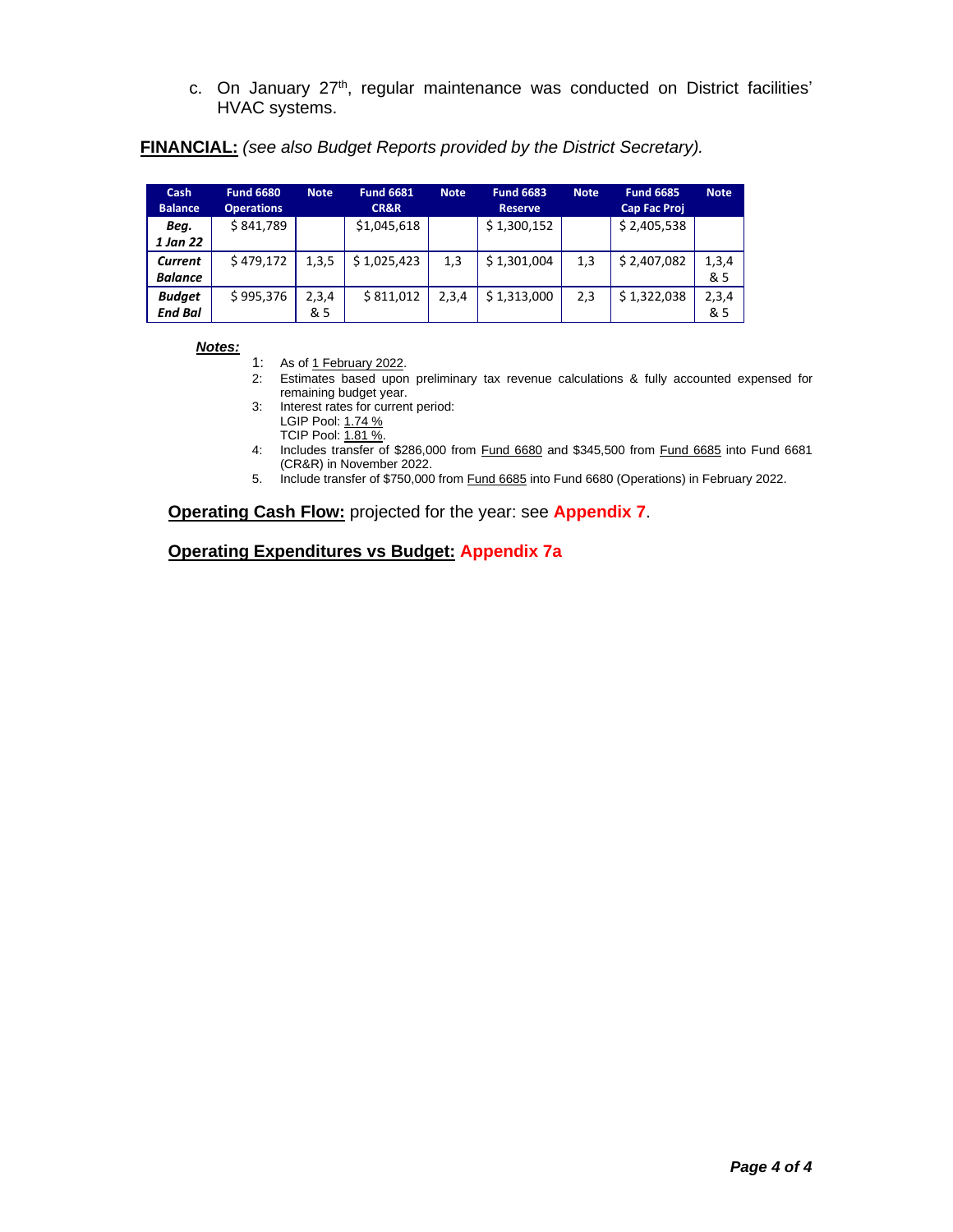

**The District shall prepare for and complete initial implementation of an agreed upon strategic staffing plan/model.**

**Achievement of District-wide staffing goal for the month:**

| <b>JAN</b> | <b>FEB</b> | <b>MAR</b> | <b>APR</b> | <b>MAY</b> | JUN | <b>JUL</b> | <b>AUG</b> | <b>SEP</b> | <b>OCT</b> | <b>NOV</b> |  |
|------------|------------|------------|------------|------------|-----|------------|------------|------------|------------|------------|--|
| 80%        |            |            |            |            |     |            |            |            |            |            |  |

- 1) **Evaluation & decision on IR&R staffing model by December 2021.** Chief VanCamp instituted a pilot deployment model for 2022 with bargaining unit staff assigned to 24-hour shifts in three platoons; staffing will be closely monitored for impacts on achieving desired staffing levels.
- **2) Identify implementation options, evaluation of alternatives and approval of recommendation of strategic IR&R staffing plan by February 2022.** Utilizing pilot deployment model for 2022.
- **3) Recommendation and approval of a five year (2023-2027) strategic IR&R strategic staffing plan by March 2022.** May adjust date to pilot deployment model schedule (2023).
- **4) Review and appropriate update of the District IR&R Training Plan to accommodate the IR&R strategic staffing plan, by July 2022.** May adjust date to pilot deployment model schedule (2023).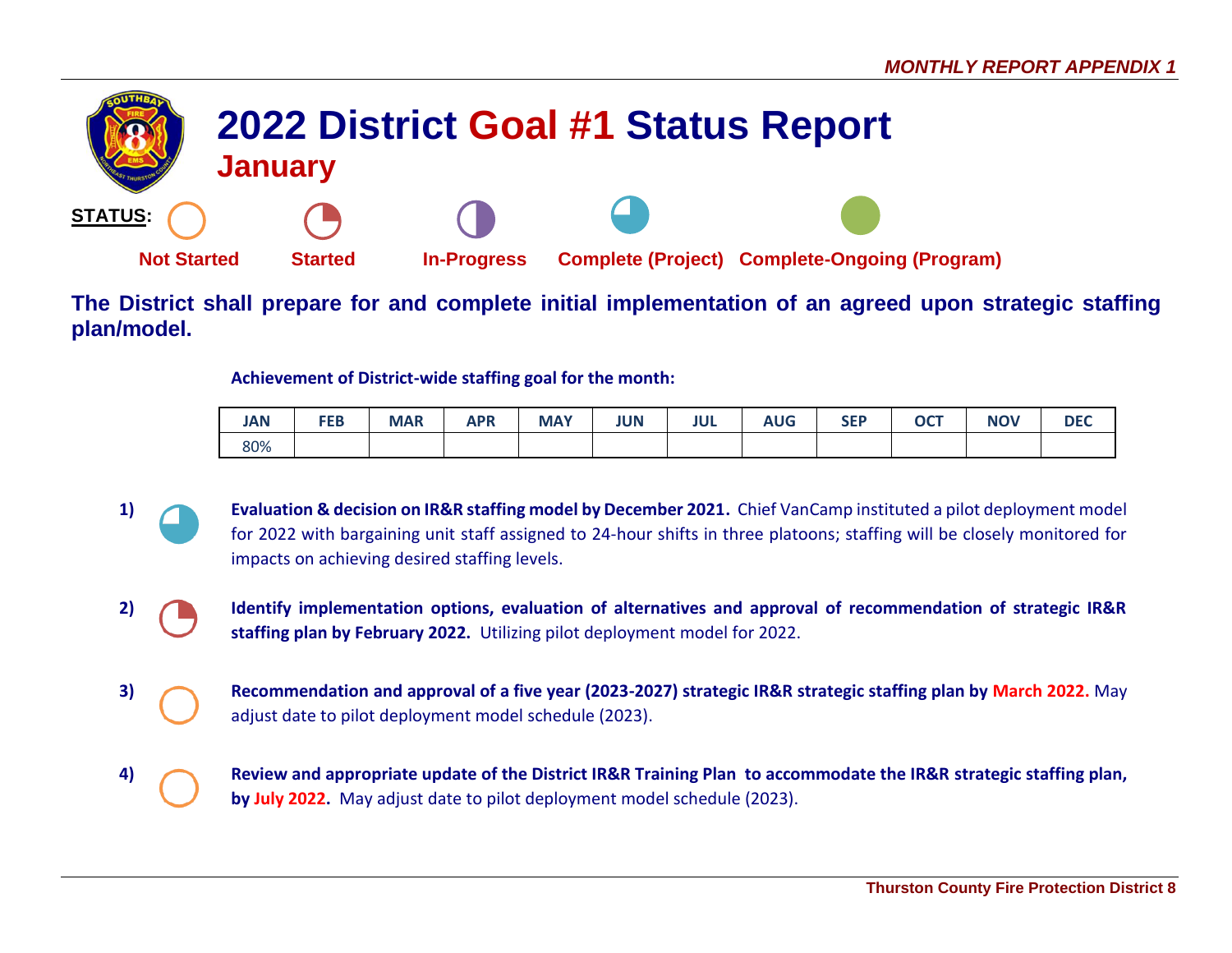

**The District shall complete negotiations with the IAFF Local 2903 on the 2023-2025 Collective Bargaining Agreement.**



**1) The District and Union representatives will agree upon and ratify a new CBA by December 2022.** A pre-negotiations session workshop was conducted with the Board and staff on January 25<sup>th</sup>.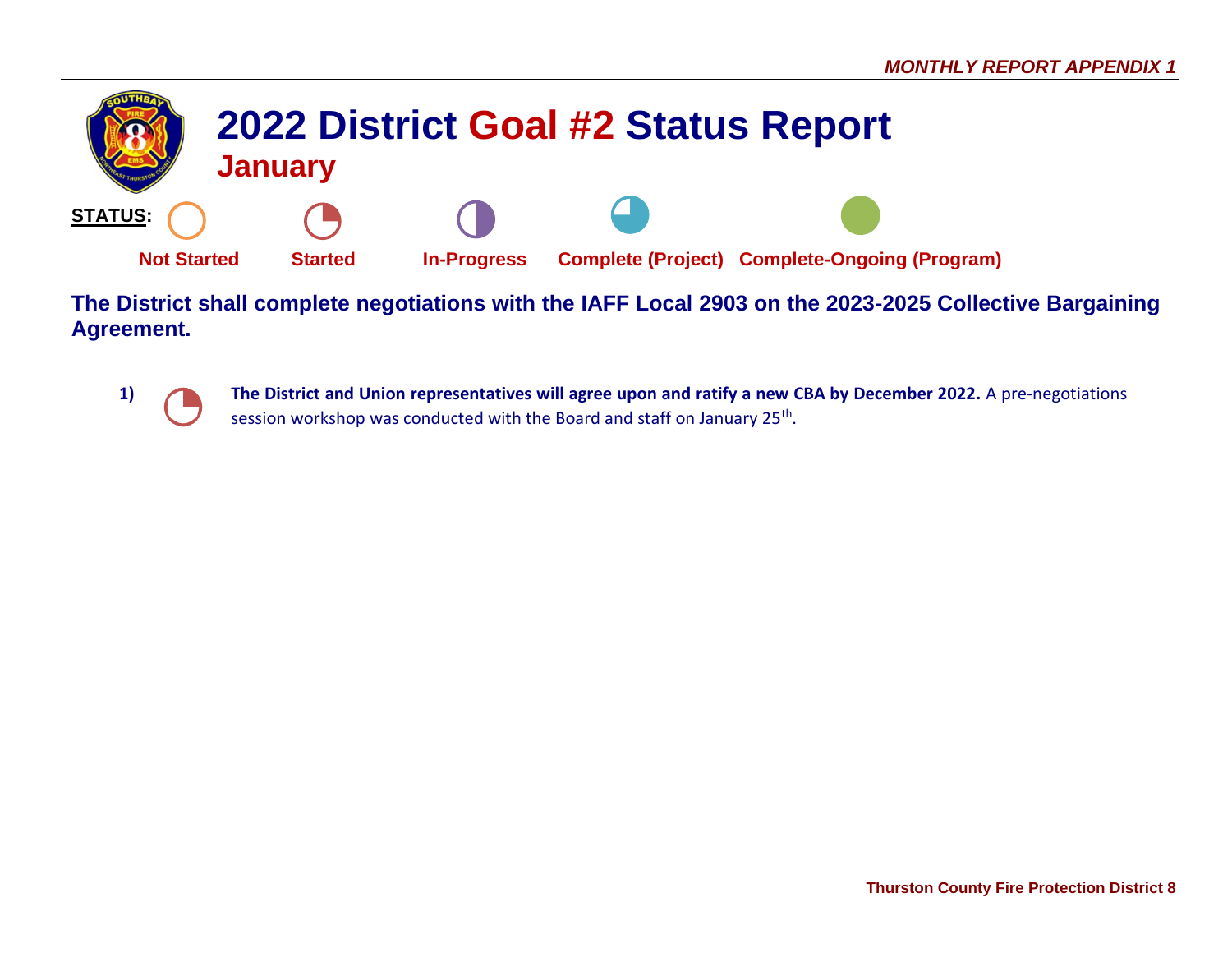

**The District will adopt a 2023-2027 financial plan that will provide sufficient funding for the District to ensure adequate staffing, operational support and capital assets commensurate with the adopted IR&R staffing plan in Goal #1.**

- **1) The District will coordinate efforts to establish a clear and concise stakeholder communications plan by March 2022.** Public communications consultant provided an informative presentation to the Board at their regular meeting held on January 11<sup>th</sup>; staff will follow-up on potential opportunities.
- **2) The District will implement mechanisms to seek input from all stakeholders on estimated IR&R staffing cost/funding options by July 2022.**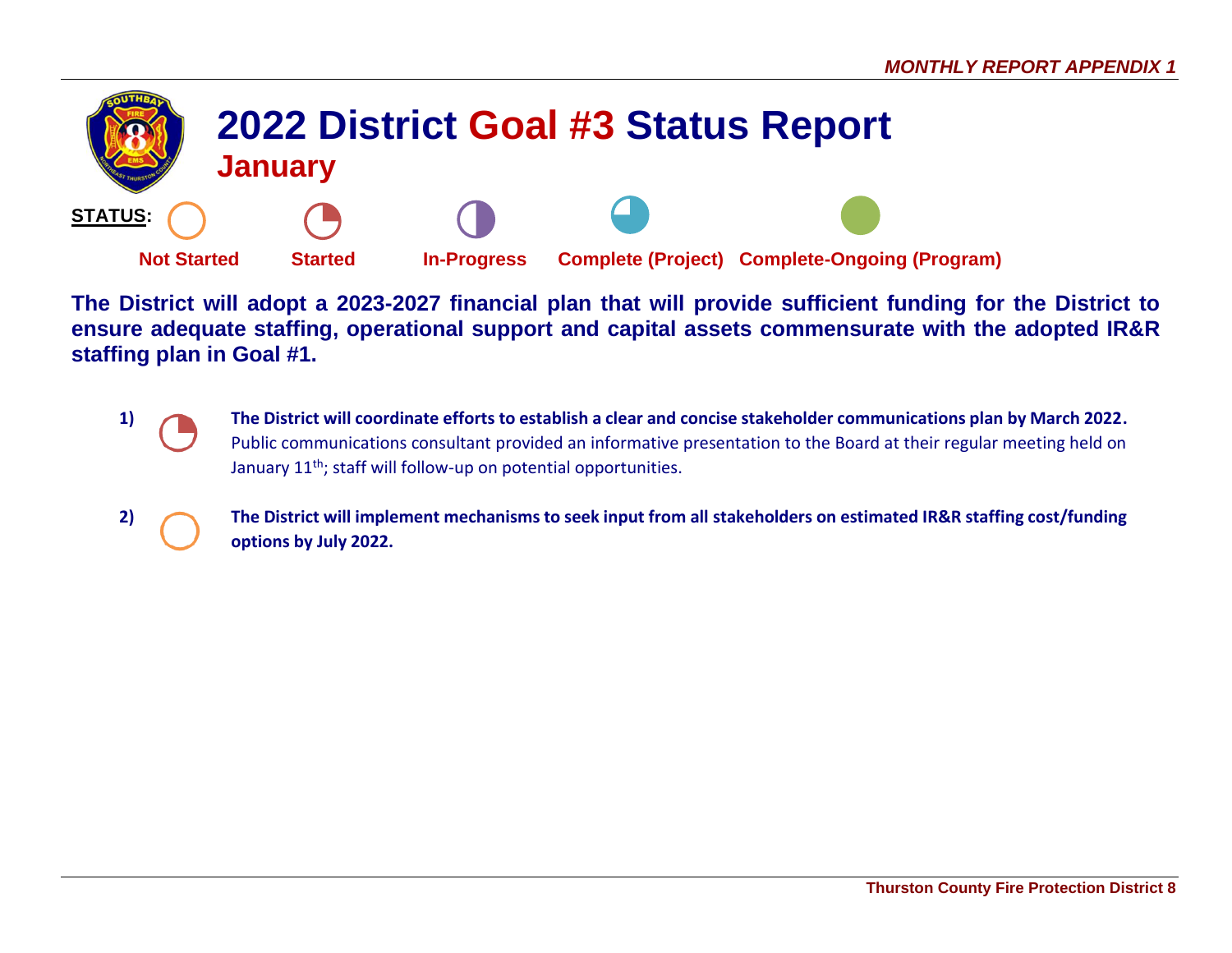#### **Appendix 5- Monthly Response Record**

| $Inc$ # | <b>Date</b> | <b>Sta</b><br><b>Zone</b> | Grid | <b>Location</b>             | <b>Alarm</b><br><b>Time</b> | <b>Resp</b><br><b>Time</b> | <b>Type</b>                  | <b>Resp</b>    | <b>Platoon</b><br># |
|---------|-------------|---------------------------|------|-----------------------------|-----------------------------|----------------------------|------------------------------|----------------|---------------------|
| 001     |             |                           |      | (Dispatch Error)            |                             |                            |                              |                |                     |
| 002     | 1 Jan 22    | 81L                       | F21  | 8116 57th Ln NE             | 09:36                       | 16.18                      | <b>ALS CPR</b>               | 6              | В                   |
| 003     | 1 Jan 22    | 307                       | J17  | 26th @ Libby Rd NE          | 13:29                       | 3.12                       | <b>BLS MVA</b>               | 3              | B                   |
| 004     | 1 Jan 22    | 82A                       | D19  | 5241 78th Ave NE            | 19:57                       | 18.17                      | <b>ALS Chest Pain</b>        | 3              | B                   |
| 005     | 2 Jan 22    | 81A                       | 117  | 2839 28th Ln NE             | 03:38                       | 7.59                       | <b>BLSY Patient Assist</b>   | 3              | B                   |
| 006     | 2 Jan 22    | 81F                       | G19  | 4922 Puget Rd NE #805       | 11:48                       | 7.20                       | <b>ALS Chest Pain</b>        | 4              | Α                   |
| 007     |             |                           |      | (Dispatch Error)            |                             |                            |                              |                |                     |
| 008     | 3 Jan 22    | 81B                       | G17  | 4948 Lemon Rd NE            | 08:02                       | 6.03                       | <b>BLS Fall</b>              | $\overline{2}$ | B                   |
| 009     | 3 Jan 22    | 82A                       | E19  | 7411 Granite Ln NE          | 11:08                       | 10.07                      | <b>ALS Breathing Problem</b> | 3              | B                   |
| 010     | 3 Jan 22    | 82A                       | F19  | 5102 63rd Ave NE            | 18:41                       | 8.43                       | <b>Burn Ban Violation</b>    | $\overline{2}$ | B                   |
| 011     | 3 Jan 22    | 83E                       | D15  | 540 75th Way NE             | 19:30                       | 12.38                      | <b>BLS Unk Med Prob</b>      | $\overline{2}$ | В                   |
| 012     | 4 Jan 22    | 82C                       | F20  | 5826 Puget Beach Rd NE      | 06:13                       | 15.33                      | <b>BLS Fall</b>              | $\overline{2}$ | $\mathsf C$         |
| 013     | 4 Jan 22    | 83G                       | D16  | 8425 Willow Dr NE           | 09:47                       | 15.26                      | <b>BLS Unk Med Prob</b>      | 4              | С                   |
| 014     | 4 Jan 22    | 81L                       | F21  | 7710 56th Ave NE            | 15:48                       | 12.19                      | ALS Hypothermic              | 4              | C                   |
| 015     | 4 Jan 22    | 82A                       | C18  | 8901 Buttonwood Ln NE       | 16:07                       | 12.36                      | <b>BLSY Fall</b>             | $\mathbf{1}$   | C                   |
| 016     | 4 Jan 22    | 307                       | J16  | 2536 Simon Ln NE            | 17:59                       | 5.22                       | <b>ALS Hyperthermia</b>      | 4              | C                   |
| 017     | 4 Jan 22    | 83G                       | C17  | 3518 Fishtrap Lp NE         | 23:27                       | 12.15                      | Carbon Monoxide              | 4              | C                   |
| 018     | 6 Jan 22    | 81H                       | G18  | 3837 53rd Ln NE             | 00:44                       | 7.20                       | Service Call                 | 3              | C                   |
| 019     | 6 Jan 22    | 82C                       | F20  | 7035 Sandy Point Rd NE      | 07:44                       | N/A                        | <b>BLS Deceased Pt</b>       | 4              | C                   |
| 020     | 6 Jan 22    | 83E                       | E16  | 7300 Zangle Rd NE           | 08:13                       | N/A                        | <b>Electrical Fire</b>       | 4              | C                   |
| 021     | 6 Jan 22    | 83A                       | F17  | Woodard Bay @ Whitham Rd NE | 08:36                       | 0.00                       | Service Call                 | 3              | С                   |
| 022     | 6 Jan 22    | 83C                       | H16  | 4525 Libby Rd NE            | 09:48                       | 5.03                       | <b>BLS Sick Person</b>       | 4              | С                   |
| 023     | 6 Jan 22    | 81A                       | 117  | 3031 36th Ave NE            | 15:08                       | 10.22                      | <b>ALS Chest Pain</b>        | 3              | C                   |
| 024     | 6 Jan 22    | 82A                       | F18  | 5919 Sleepy Hollow Ln NE    | 16:10                       | 9.00                       | <b>BLS Unk Med Prob</b>      | 4              | C                   |
| 025     | 6 Jan 22    | 81A                       | 118  | 3730 26th Ave NE            | 19:44                       | 0.00                       | Service Call                 | 4              | C                   |
| 026     | 7 Jan 22    | 81B                       | G17  | 4923 Lemon Rd NE            | 22:58                       | 14.07                      | <b>ALS Sick Person</b>       | 5              | C                   |
| 027     | 7 Jan 22    | 81A                       | 118  | 3630 34th Ln NE             | 01:28                       | 4.11                       | <b>BLSY Patient Assist</b>   | 4              | C                   |
| 028     | 7 Jan 22    | 81A                       | G18  | 4928 Shincke Rd NE          | 02:04                       | 6.07                       | Service Call                 | 4              | C                   |
| 029     | 7 Jan 22    | 307                       | J16  | 2415 26th Ave NE            | 09:18                       | 4.23                       | <b>BLS Mental Prob</b>       | 4              | Α                   |
| 030     | 7 Jan 22    | 81A                       | H17  | 3738 Shincke Rd NE          | 19:37                       | 2.45                       | <b>BLSY Mental Prob</b>      | 3              | А                   |
| 031     | 7 Jan 22    | 81A                       | H17  | 4137 Shincke Rd NE          | 21:46                       | 4.28                       | <b>ALS Overdose</b>          | 3              | Α                   |
| 032     | 7 Jan 22    | 81K                       | F19  | 5844 Puget Rd NE            | 21:48                       | N/A                        | <b>BLS Medical Alarm</b>     | 4              | Α                   |
| 033     | 8 Jan 22    | 83E                       | D16  | 7600 Zangle Rd NE           | 05:14                       | 8.10                       | <b>BLS Fall</b>              | 3              | Α                   |
| 034     | 8 Jan 22    | 81F                       | F19  | 5602 Johnson Point Rd NE    | 09:59                       | 6.33                       | <b>BLS Back Pain</b>         | $\overline{7}$ | C                   |
| 035     | 8 Jan 22    | 81L                       | G20  | 5507 St Charles Lp NE       | 14:25                       | 9.47                       | <b>ALS CPR</b>               | $\overline{7}$ | C                   |
| 036     | 9 Jan 22    | 81A                       | 117  | 3031 36th Ave NE            | 06:41                       | 3.26                       | <b>BLS Breathing Prob1</b>   | 4              | Α                   |
| 037     | 9 Jan 22    | 81J                       | 116  | 2724 Freeman Ln NE          | 10:08                       | 5.29                       | <b>BLS Abdom Pain</b>        | 4              | Α                   |
| 038     | 9 Jan 22    | 82A                       | C18  | 9213 Otis Beach St NE       | 22:46                       | 15.34                      | <b>BLS CVA</b>               | 3              | Α                   |
| 039     | 10 Jan 22   | 81J                       | 116  | 2724 Freeman Ln NE          | 01:08                       | 7.08                       | <b>BLS Pain</b>              | 3              | A                   |
| 040     | 10 Jan 22   | 81A                       | 117  | 3130 South Bay Rd NE        | 03:58                       | 3.51                       | <b>BLSY Unk Med Prob</b>     | 3              | Α                   |
| 041     | 10 Jan 22   | 81A                       | 118  | 3630 34th Ln NE             | 08:42                       | 3.13                       | <b>BLSY Patient Assist</b>   | $\overline{2}$ | В                   |
| 042     | 11 Jan 22   | 82A                       | B19  | 9743 Johnson Point Lp NE    | 08:48                       | 11.19                      | <b>BLS CVA</b>               | 3              | Α                   |
| 043     | 11 Jan 22   | 307                       | J16  | 2019 Friendly Grove Rd NE   | 17:44                       | 6.17                       | <b>BLS Check Welfare</b>     | 3              | Α                   |
| 044     | 11 Jan 22   | 81F                       | 119  | 3336 Hollywood Dr NE        | 21:41                       | 6.53                       | <b>ALS Unconcious</b>        | 6              | Α                   |
| 045     | 11 Jan 22   | 307                       | J17  | 1142 Fenske Dr NE           | 21:59                       | 1.30                       | <b>BLS Diabetic</b>          | 3              | Α                   |
| 046     | 12 Jan 22   | 82C                       | F20  | Puget Beach @ 63rd Ave NE   | 06:25                       | 9.59                       | Service Call                 | 3              | В                   |
| 047     | 12 Jan 22   | O1A                       | K15  | 837 7th Ave SE              | 11:04                       | 6.31                       | Fire 2                       | 3              | В                   |
| 048     | 12 Jan 22   | O1D                       | K15  | 4th @ Plum St SE            | 11:18                       | N/A                        | <b>BLS MVA</b>               | 3              | В                   |
| 049     | 13 Jan 22   | 83E                       | E16  | 7302 Zangle Rd NE           | 05:44                       | 10.31                      | Fire 1                       | 6              | В                   |
| 050     | 13 Jan 22   | 83A                       | H15  | 4124 Boston Harbor Rd NE    | 17:31                       | 6.18                       | <b>BLS Diabetic</b>          | 5              | C                   |
| 051     | 14 Jan 22   | 81B                       | G17  | 5547 Lemon Rd NE            | 08:44                       | 7.27                       | <b>BLS Weakness</b>          | 4              | В                   |
| 052     | 14 Jan 22   | 307                       | J16  | 1221 Frederick Ln NE        | 11:08                       | 5.11                       | <b>BLS Fall</b>              | $\overline{2}$ | В                   |
| 053     | 14 Jan 22   | 307                       | J16  | 2415 26th Ave NE            | 15:25                       | 5.00                       | <b>BLSY Fall</b>             | 4              | B                   |
| 054     | 14 Jan 22   | 83E                       | E15  | 6932 Boston Harbor Rd NE    | 17:51                       | 7.42                       | <b>BLS Abdom Pain</b>        | 5              | В                   |
| 055     | 14 Jan 22   | 81B                       | 117  | 36th @ Lemon Rd NE          | 19:48                       | 4.21                       | <b>BLS MVA</b>               | 7              | В                   |
| 056     | 15 Jan 22   | 318                       | 122  | 9124 Deni Dr NE             | 10:04                       | 11.12                      | <b>BLS Numbness</b>          | 5              | С                   |
| 057     | 15 Jan 22   | 307                       | J17  | 2235 South Bay Rd NE        | 13:20                       | 3.21                       | <b>BLSY Low BP</b>           | 3              | C                   |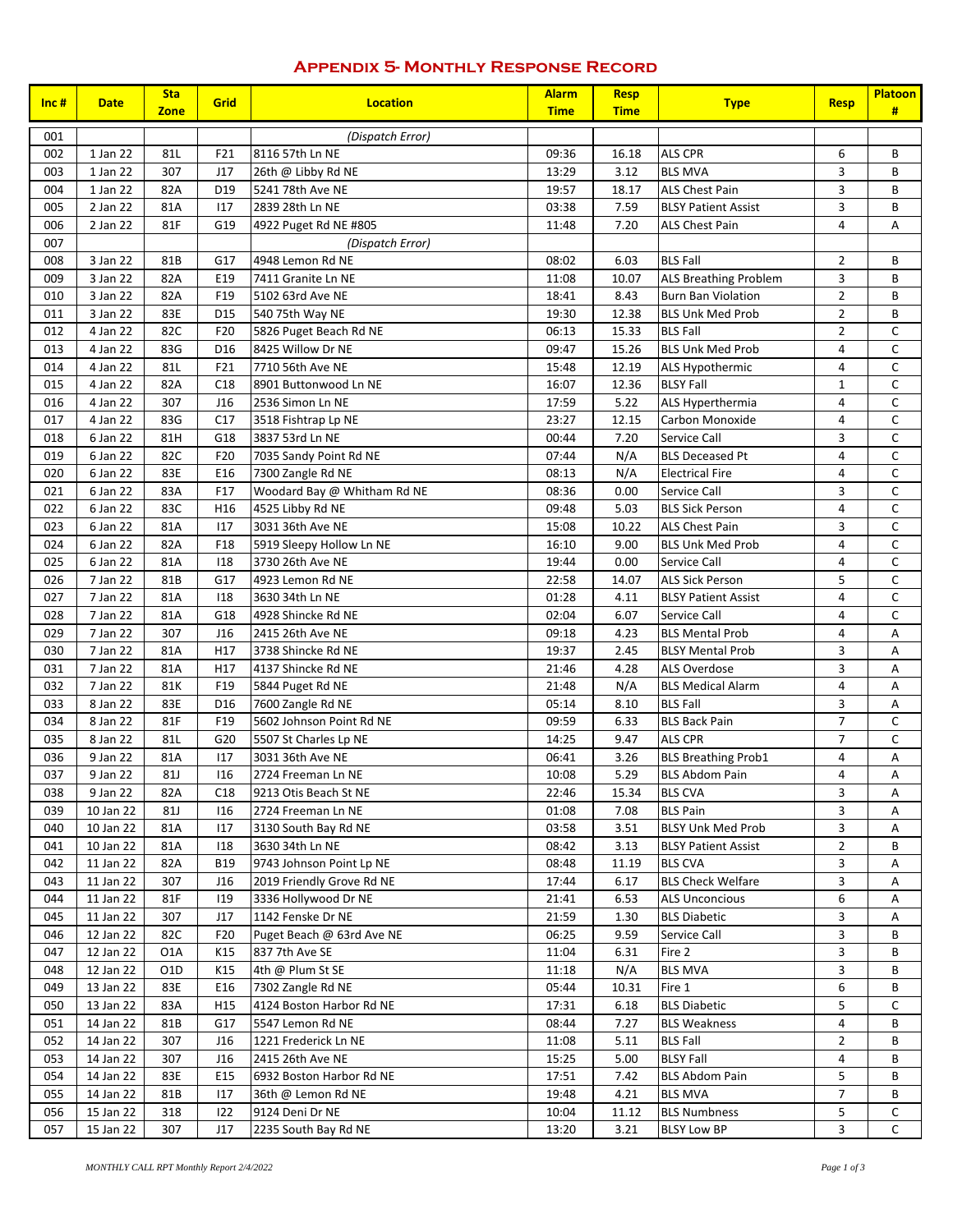# **Appendix 5- Monthly Response Record**

| $Inc$ # | <b>Date</b> | <b>Sta</b><br><b>Zone</b> | <b>Grid</b>     | <b>Location</b>             | <b>Alarm</b><br><b>Time</b> | <b>Resp</b><br><b>Time</b> | <b>Type</b>                | <b>Resp</b>    | <b>Platoon</b><br># |
|---------|-------------|---------------------------|-----------------|-----------------------------|-----------------------------|----------------------------|----------------------------|----------------|---------------------|
| 058     | 15 Jan 22   | 81B                       | H17             | 3619 Shincke Rd NE          | 15:02                       | 4.20                       | <b>BLSY Fall</b>           | 3              | C                   |
| 059     | 16 Jan 22   | 83E                       | D15             | 536 Dover Point Way NE      | 03:29                       | 8.43                       | <b>BLS Syncope</b>         | $\overline{2}$ | C                   |
| 060     | 16 Jan 22   | 311                       | N19             | 4800 College Way SE         | 10:48                       | N/A                        | <b>BLS Breathing Prob1</b> | $\overline{2}$ | А                   |
| 061     | 16 Jan 22   | 82A                       | <b>B19</b>      | 9944 Johnson Point Rd NE    | 12:02                       | 9.29                       | Service Call               | $\overline{4}$ | Α                   |
| 062     | 16 Jan 22   | 83A                       | G15             | 4806 Cushman Rd NE #161     | 16:19                       | 3.35                       | ALS Respiratory Dx         | $\overline{2}$ | А                   |
| 063     | 16 Jan 22   | 83C                       | F17             | 5602 Libby Rd NE            | 17:10                       | 6.20                       | <b>ALS Cardiac Prob</b>    | $\overline{2}$ | А                   |
| 064     | 16 Jan 22   | 81A                       | H18             | 3728 South Bay Rd NE        | 18:33                       | 7.08                       | ALS Chest Pain             | $\overline{7}$ | А                   |
| 065     | 16 Jan 22   | 81A                       | 117             | 2839 28th Ln NE             | 22:43                       | 7.58                       | <b>BLSY Patient Assist</b> | 4              | A                   |
| 066     |             |                           |                 | (Dispatch Error)            |                             |                            |                            |                |                     |
| 067     | 17 Jan 22   | 83A                       | G16             | 5046 Boston Harbor Rd NE    | 09:49                       | 0.00                       | <b>BLS Patient Assist</b>  | 4              | C                   |
| 068     | 18 Jan 22   | 83A                       | F <sub>16</sub> | Woodard Bay @ Libby Rd NE   | 07:38                       | 7.22                       | <b>BLS MVA</b>             | $\overline{2}$ | Α                   |
| 069     | 18 Jan 22   | 82A                       | F19             | 5602 63rd Ave NE            | 13:32                       | 7.45                       | <b>Structure Fire</b>      | $\overline{4}$ | Α                   |
| 070     | 18 Jan 22   | O <sub>3</sub> C          | N <sub>16</sub> | 2526 42nd Ave SE #15        | 14:38                       | N/A                        | <b>BLS Medical Alarm</b>   | 3              | Α                   |
| 071     | 19 Jan 22   | 83A                       | H15             | 4511 Boston Harbor Rd NE    | 09:56                       | 6.00                       | ALS Breathing Problem      | 3              | В                   |
| 072     | 19 Jan 22   | 81A                       | 118             | 3124 Lilly Rd NE #B         | 14:18                       | 2.17                       | ALS Rapid Heart Rate       | 3              | B                   |
| 073     | 20 Jan 22   | 307                       | J16             | 2531 Woolworth Ct NE        | 00:15                       | 7.52                       | <b>BLS Fall</b>            | 3              | B                   |
| 074     | 20 Jan 22   | 81L                       | G20             | 6641 47th Ave NE            | 06:33                       | 10.15                      | <b>BLS Unconcious</b>      | 3              | А                   |
| 075     | 21 Jan 22   | 83E                       | E15             | 7337 Boston Harbor Rd NE    | 09:10                       | 8.44                       | ALS CPR                    | $\overline{4}$ | B                   |
| 076     | 21 Jan 22   | 83E                       | E15             | 1001 73rd Ave NE            | 14:20                       | 12.42                      | <b>BLSY Fall</b>           | 3              | B                   |
| 077     | 21 Jan 22   | 81B                       | H17             | 3311 41st Ave NE            | 18:57                       | 4.16                       | ALS Chest Pain             | 4              | В                   |
| 078     | 21 Jan 22   | 82C                       | E20             | 7306 Puget Beach Rd NE      | 19:57                       | 11.13                      | <b>BLSY Patient Assist</b> | 4              | В                   |
| 079     | 22 Jan 22   | 43A                       | Y28             | 16102 Village Dr SE         | 01:03                       | 16.44                      | Structure Fire (MA)        | 1              | В                   |
| 080     | 22 Jan 22   | 81J                       | 116             | 2717 Friendly Grove Rd NE   | 04:56                       | 6.23                       | <b>BLS Headache</b>        | 4              | В                   |
| 081     | 22 Jan 22   | 307                       | J16             | 2206 20th Ave NE            | 08:53                       | 6.57                       | <b>BLS Medical Alarm</b>   | 3              | C                   |
| 082     | 22 Jan 22   | 81A                       | 117             | 3425 Shincke Rd NE          | 12:04                       | 2.57                       | <b>BLS Trauma</b>          | 3              | C                   |
| 083     | 22 Jan 22   | 81F                       | G19             | 4922 Puget Rd NE #805       | 21:04                       | 8.43                       | <b>ALS Heart Problem</b>   | 3              | $\mathsf{C}$        |
| 084     | 22 Jan 22   | 81E                       | H <sub>20</sub> | 6825 Condor Lp NE           | 21:26                       | 10.09                      | <b>ALS Heart Problem</b>   | 5              | C                   |
| 085     | 22 Jan 22   | 81A                       | 117             | 3000 Libby Rd NE            | 21:37                       | 6.49                       | ALS Chest Pain             | 5              | C                   |
| 086     | 23 Jan 22   | 83C                       | F17             | 6320 Libby Rd NE            | 04:31                       | 6.15                       | Fire Alarm Activation      | $\overline{2}$ | C                   |
| 087     | 23 Jan 22   | 83A                       | H16             | 1607 38th Ln NE             | 13:43                       | 6.31                       | <b>ALS CVA</b>             | 4              | В                   |
| 088     | 23 Jan 22   | 81C                       | 116             | 3517 Frogs Leap Ln NE       | 16:58                       | 3.45                       | ALS Low BP                 | 4              | В                   |
| 089     | 24 Jan 22   | 328                       | J19             | 4615 17th Ln NE             | 13:54                       | 9.08                       | ALS Respiratory Dx         | $\overline{2}$ | C                   |
| 090     | 24 Jan 22   | 81G                       | H <sub>20</sub> | 3700 Carpenter Rd NE        | 21:08                       | 5.16                       | <b>BLS MVA</b>             | 6              | C                   |
| 091     | 25 Jan 22   | 81D                       | 117             |                             | 16:22                       | 3.53                       | <b>BLS Sick Person</b>     | 3              | А                   |
| 092     | 25 Jan 22   | 82C                       | E20             | 2610 South Bay Rd NE        | 16:59                       | 10.41                      | <b>BLS Weakness</b>        | 3              | А                   |
|         |             |                           |                 | 7318 Puget Beach Rd NE      |                             |                            |                            | 4              |                     |
| 093     | 25 Jan 22   | 81H                       | 118             | 3410 Sleater Kinney Rd NE   | 22:54                       | 5.34                       | <b>ALS Respiratory Dx</b>  |                | Α                   |
| 094     | 26 Jan 22   | 82C                       | E20             | 7318 Puget Beach Rd NE      | 15:53                       | 12.08                      | <b>BLS Breathing Prob1</b> | $\mathbf 2$    | С                   |
| 095     | 26 Jan 22   | 81B                       | H17             | 3310 36th Ave NE            | 16:35                       | 2.42                       | Fire Alarm Activation      | 3              | C                   |
| 096     | 26 Jan 22   | 82C                       | E20             | 7318 Puget Beach Rd NE      | 19:20                       | 9.25                       | <b>ALS Unconcious</b>      | 4              | C                   |
| 097     | 26 Jan 22   | 81F                       | H19             | 4218 Foxhall Dr NE          | 23:05                       | 8.06                       | <b>BLS Sick Person</b>     | 3              | C                   |
| 098     | 27 Jan 22   | 83A                       | G16             | 4716 Bellwood Dr NE         | 14:04                       | 3.31                       | ALS Rapid Heart Rate       | 3              | Α                   |
| 099     | 27 Jan 22   | 81E                       | H <sub>20</sub> | Eagle @ Hawks Prairie Rd NE | 14:41                       | 4.27                       | <b>BLS Wellfare Check</b>  | 4              | Α                   |
| 100     | 27 Jan 22   | 307                       | J17             | 2102 South Bay Rd NE        | 17:19                       | 7.48                       | Private Vehicle Fire       | 4              | Α                   |
| 101     | 27 Jan 22   | 81F                       | 119             | 3445 Hollywood Dr NE        | 20:44                       | 6.53                       | <b>BLS Fall</b>            | 3              | Α                   |
| 102     | 27 Jan 22   | 81D                       | 117             | 2610 South Bay Rd NE        | 21:34                       | 2.53                       | <b>BLS Respiratory Dx</b>  | 3              | Α                   |
| 103     | 28 Jan 22   | 307                       | K17             | 2828 8th Ave NE             | 08:35                       | 8.23                       | <b>BLS Patient Assist</b>  | 3              | В                   |
| 104     | 28 Jan 22   | 323                       | L21             | 7621 Mesplay Ave SE         | 08:48                       | N/A                        | <b>ALS Respiratory Dx</b>  | 3              | B                   |
| 105     | 29 Jan 22   | 82A                       | E19             | 5426 70th Ave NE            | 09:39                       | 8.54                       | <b>BLS Fall</b>            | 4              | Α                   |
| 106     | 29 Jan 22   | 82A                       | E19             | 5638 71st Way NE            | 14:12                       | 7.50                       | Smoke Investigation        | $\mathbf{1}$   | Α                   |
| 107     | 29 Jan 22   | 81H                       | H18             | 3820 South Bay Lp NE        | 17:04                       | 1.28                       | Smoke Investigation        | 5              | Α                   |
| 108     | 29 Jan 22   | 307                       | J17             | 2235 South Bay Rd NE        | 18:23                       | 4.41                       | <b>BLS Abdom Pain</b>      | 4              | Α                   |
| 109     | 30 Jan 22   | 81E                       | H <sub>20</sub> | 3809 Owl Ln NE              | 00:18                       | 9.33                       | ALS Chest Pain             | 4              | Α                   |
| 110     | 30 Jan 22   | 81A                       | 117             | 2839 28th Ln NE             | 08:23                       | 5.04                       | <b>BLSY Patient Assist</b> | 4              | В                   |
| 111     | 30 Jan 22   | 81A                       | 117             | 36th @ Shincke Rd NE        | 10:17                       | 4.30                       | <b>BLS Wellfare Check</b>  | 3              | В                   |
| 112     | 30 Jan 22   | 307                       | K17             | 929 Fenske Dr NE            | 10:36                       | 6.42                       | <b>BLS Sick Person</b>     | 4              | В                   |
| 113     | 30 Jan 22   | 307                       | J16             | 1221 Frederick Ln NE        | 12:41                       | 6.45                       | <b>ALS Fall</b>            | 6              | В                   |
|         | 30 Jan 22   | 81A                       | 117             | 3000 Libby Rd NE            | 14:20                       | 4.32                       | <b>ALS Unconcious</b>      | 4              | В                   |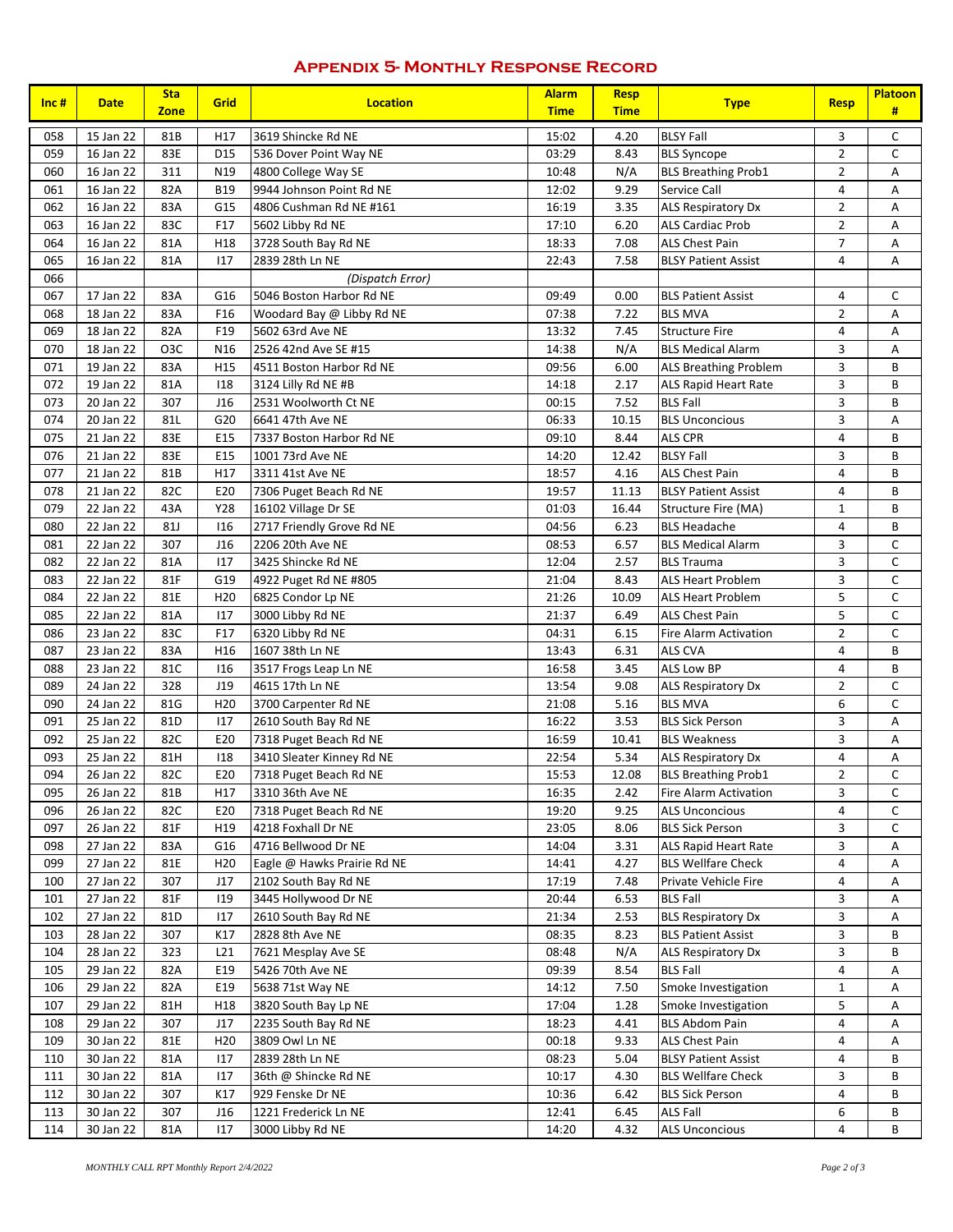### **Appendix 5- Monthly Response Record**

| $\vert$ Inc # | <b>Date</b> | <b>Sta</b><br><b>Zone</b> | <b>Grid</b> | <b>Location</b>           | <b>Alarm</b><br><b>Time</b> | <b>Resp</b><br><b>Time</b> | <b>Type</b>               | <b>Resp</b> | <b>Platoon</b><br># |
|---------------|-------------|---------------------------|-------------|---------------------------|-----------------------------|----------------------------|---------------------------|-------------|---------------------|
| 115           | 30 Jan 22   | 81H                       | 118         | 3410 Sleater Kinney Rd NE | 15:07                       | 3.58                       | <b>ALS Respiratory Dx</b> |             | В                   |
| 116           | 30 Jan 22   | 83A                       | F16         | 6300 Woodard Bay Rd NE    | 16:30                       | 5.05                       | <b>BLS MVA</b>            |             | В                   |
| 117           | 31 Jan 22   | <b>81J</b>                | 115         | 2810 Gull Harbor Rd NE    | 23:11                       | 7.40                       | <b>BLS Fall</b>           | 4           | B                   |
| 118           | 30 Jan 22   | 83A                       | G16         | 5235 Boston Harbor Rd NE  | 23:19                       | 4.13                       | Carbon Monoxide           | 4           | B                   |
| 119           | 31 Jan 22   | 307                       | J16         | 2246 25th Ln NE           | 08:38                       | 6.04                       | <b>BLS Illness</b>        | э           | $\sqrt{2}$<br>◡     |
| 120           | 31 Jan 22   | 83A                       | G15         | 4806 Cushman Rd NE #125   | 15:14                       | 9.04                       | <b>BLS Fall</b>           |             | $\sim$              |
| 121           | 31 Jan 22   | 83A                       | G16         | 5046 Boston Harbor Rd NE  | 17:31                       | N/A                        | Service Call              |             | $\sim$<br>◡         |